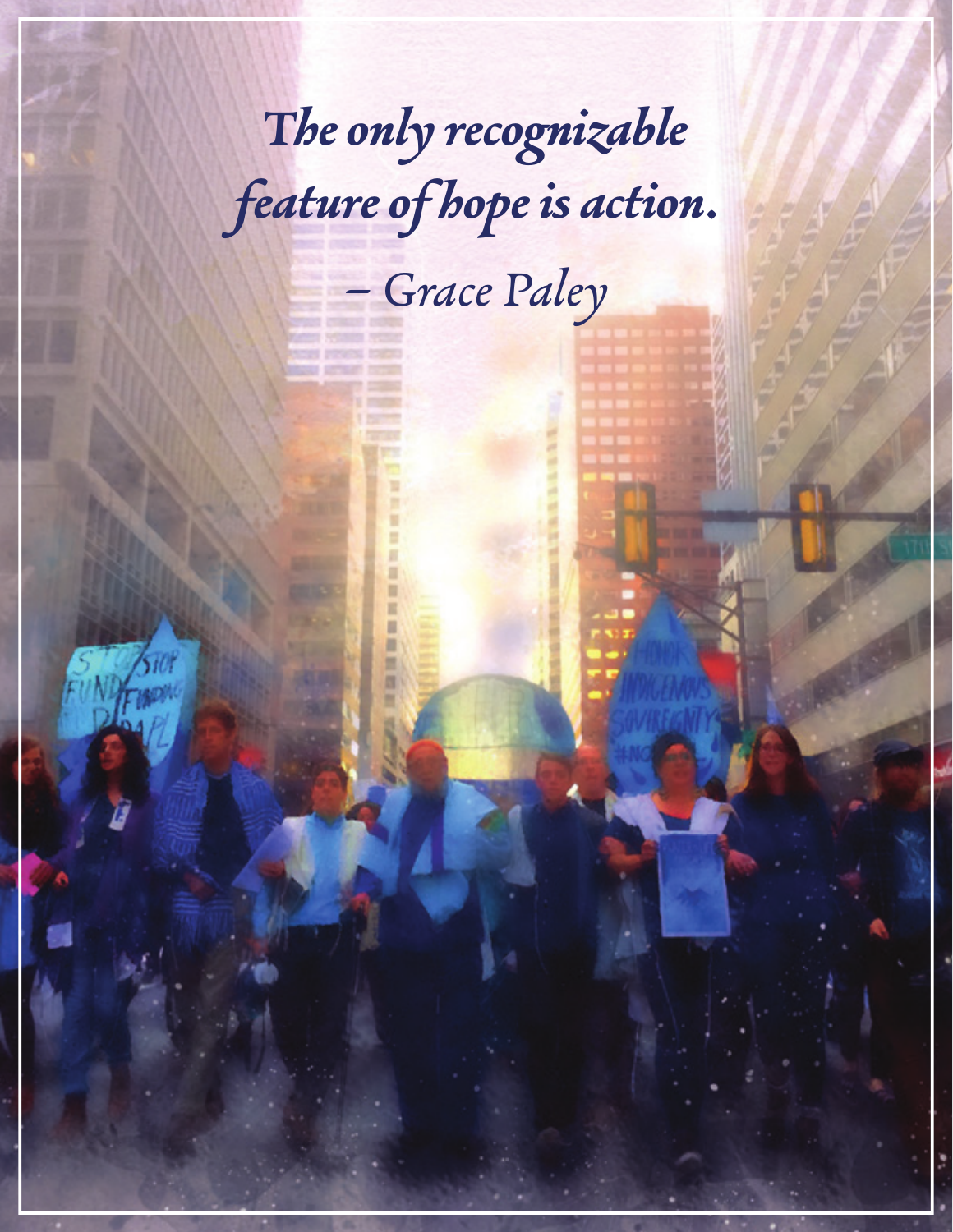# **A 5-YEAR PLAN FOR:**



Support introduction of the first pro-Palestinian legislation in Congress

#### ↓WHICH ↓

Normalizes support for equality in Washington DC

#### ↓ AND WITHIN 5 YEARS ↓

First federal BDS legislation introduced



Earn 700 media hits a year by highlighting our own work

#### ↓ WHICH ↓

Makes JVP the obvious go-to for analysis and action

#### ↓ AND WITHIN 5 YEARS ↓

Pro-equality voices featured in all serious coverage



## **CONGRESS MEDIA ORGANIZING**

↓ TODAY WE CAN ↓ ↓ TODAY WE CAN ↓ ↓ TODAY WE CAN ↓

Mobilize 1,000's of people to campaign for Palestinian rights

### ↓ WHICH ↓

Forges new coalitions, making bigger campaigns possible

#### ↓ AND WITHIN 5 YEARS ↓

Tens of thousands of people take to the streets for equality

**Hundreds of thousands of American Jews and allies find a political home at JVP. A truly mass movement emerges. The balance of power shifs.**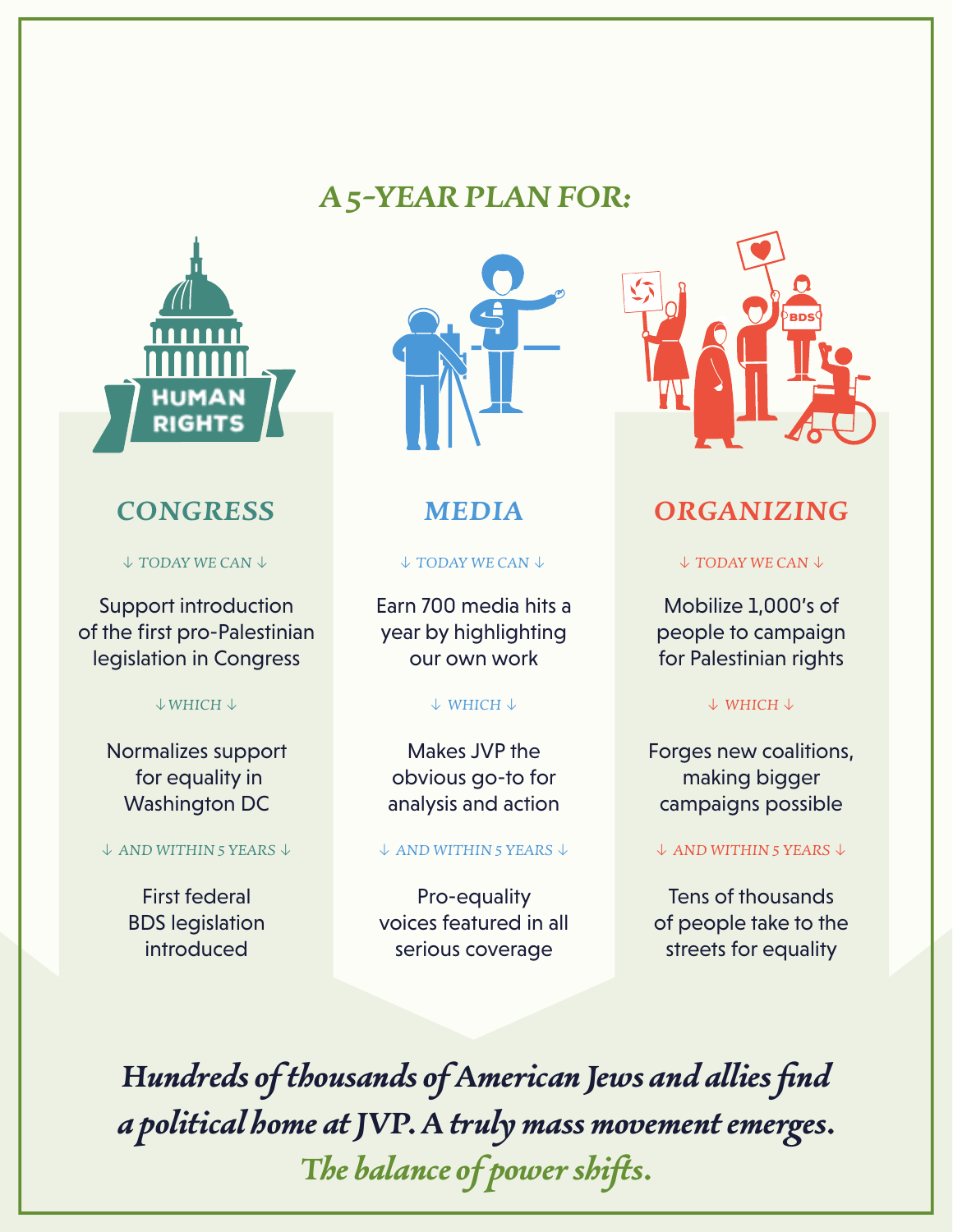

# INTRODUCING JVP'S BASEBUILDING PLAN

What's it going to take to create a new US foreign policy? What's it going to take to end apartheid? **We know it's possible. But we're not there yet.**

**The good news? 66%** of Americans think Palestinians and Israelis are equal.

# \*\*\*\*\*\*\*\*\*\*\*\*\*\*\*\*\*\*\*\*

## *BUT...*

Palestinians in Gaza live with **barely 4 hours of electricity** per day. And there isn't a single member of Congress who supports sanctions even when they agree that settlements are illegal and apartheid laws are wrong.

# **So how do we break through? By doing all we can at an amped up level.**

# OVER THE NEXT 5 YEARS, JEWISH VOICE FOR PEACE WILL:



**Saturate our communities** with organizing opportunities. As difficult as things are, this is a golden age of grassroots organizing. JVP chapters are accomplishing more than ever and growing this movement with speed and inspiration.



**Win campaigns.** When we fight, we win. Our campaigns don't just change policy they change what's possible.



**Build a political and spiritual home** where Jews can express spiritual beliefs without checking their belief in Palestinian freedom.



**Seize the media narrative.** We need to make it impossible to report on Israel/Palestine without including the voices of Palestinians and Jews who are accountable to them.



**Link with other social justice movements.** Palestinian rights are inextricably linked to racial, gender, reproductive, environmental, and economic justice everywhere - and we are nurturing those connections to the fullest.

*THAT'S WHERE WE'RE ASKING YOU TO INVEST:*  IN DEEP ORGANIZING THAT BUILDS A POLITICAL HOME, AND INNOVATIVE, VISIONARY CAMPAIGNS TO MAKE CHANGE.